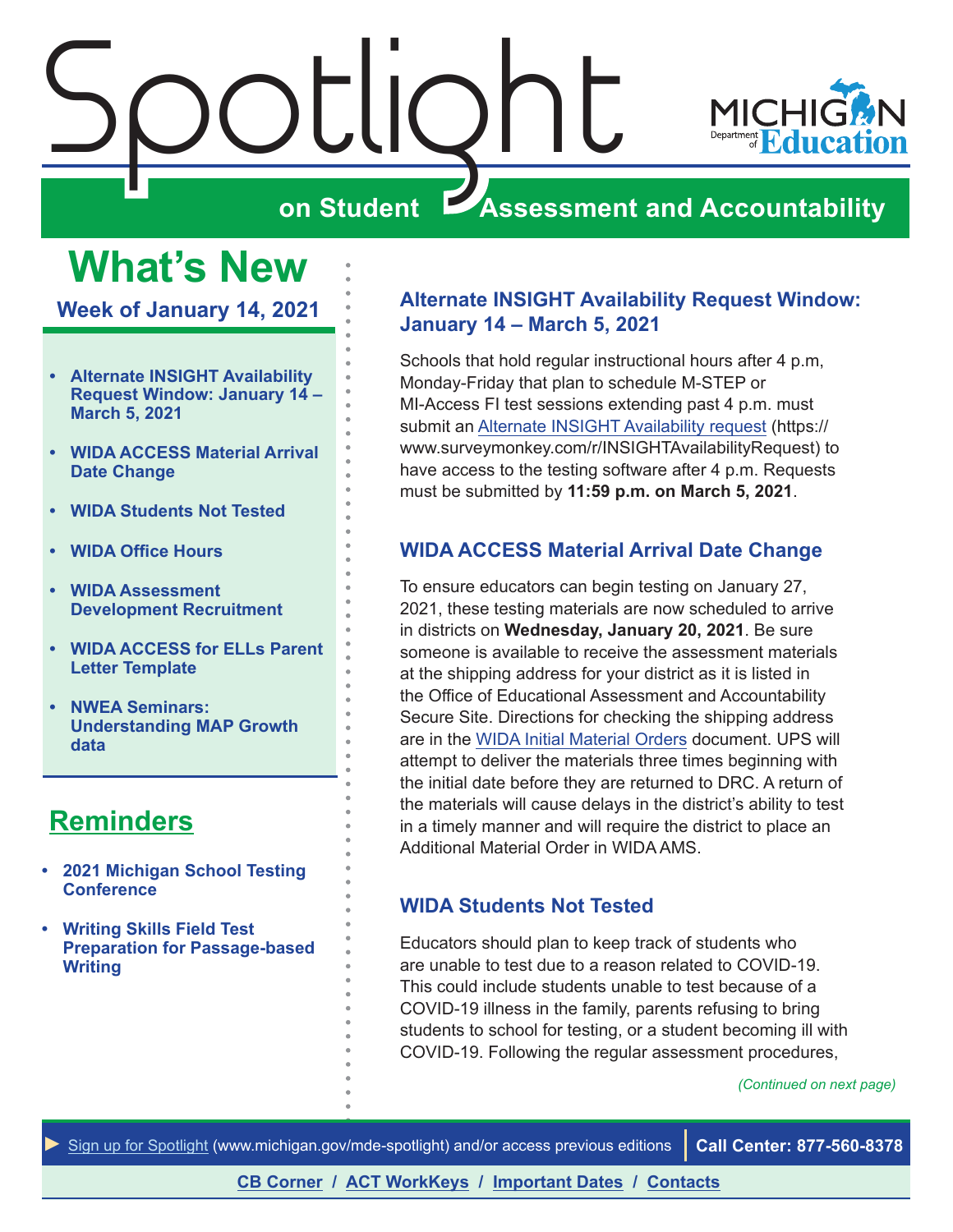<span id="page-1-0"></span>Spotlight **on Student Assessment and Accountability** January 14, 2021

educators report a reason why a student did not test; such reporting is done in the Office of Educational Assessment and Accountability Secure Site during the Students Not Tested window. The Students Not Tested window will be available after the WIDA ACCESS for ELLs testing window closes; this is projected to be in May. Watch the Spotlight for announcements of specific dates.

### **WIDA Office Hours**

Educators preparing to administer the WIDA ACCESS for ELLs assessments are encouraged to join any of the following WIDA ACCESS Office Hours.

- January 19, 2021, noon  $-1$  p.m. [Zoom Link](https://msu.zoom.us/j/97930687841)
- January 26, 2021,  $3 4$  p.m. [Zoom Link](https://msu.zoom.us/j/98078710845)

No registration is necessary. These Zoom meetings are opportunities for educators who are coordinating or administering the WIDA assessments to ask questions of Michigan Department of Education staff and to share ideas related to test administration under this year's unique circumstances.

### **WIDA Assessment Development Recruitment**

WIDA is inviting educators to participate in upcoming spring assessment events! These events are virtual, so no travel is necessary. WIDA will be offering an honorarium to compensate participants for their time and feedback.

### **How to Apply**

If you are interested in being a part of one of the events listed below, complete this brief [Interest Survey](https://uwmadison.co1.qualtrics.com/jfe/form/SV_3C1SA42a5XJrTSJ) by **Thursday, January 28, 2021**.

Participants will be selected based on experience, expertise, and representation of regions. Some specialized events require participants to have content-area expertise, as indicated in the following event descriptions. If you are selected, WIDA will contact you with event details and next steps.

### **Speaking Study Focus Groups**

- **Purpose:** As a part of ongoing research, WIDA wants to better understand perceptions of the ACCESS Speaking Test and how the test content and format relates to classroom oral language practices. During online focus groups lasting 90 minutes, participants will discuss their perceptions and practices with a group of 7-10 educators. The results will help WIDA better understand educators' perceptions, needs, and current practices related to student oral language development.
- **Who we're looking for:** Educators for grades 1-12 with certifications in any of the following areas: ESL/TESOL or related, English or English Language Arts, Science, Mathematics, or Special Education. two or more years of experience teaching in any of those content areas is preferred.

**Note:** Participants do not need to be experienced ACCESS administrators.

- **Total time commitment:** one 90-minute session
- **Dates:** listed in the table on the following page

*(Continued on next page)*

**Call Center: 877-560-8378** (select appropriate option) for assistance with assessment or accountability issues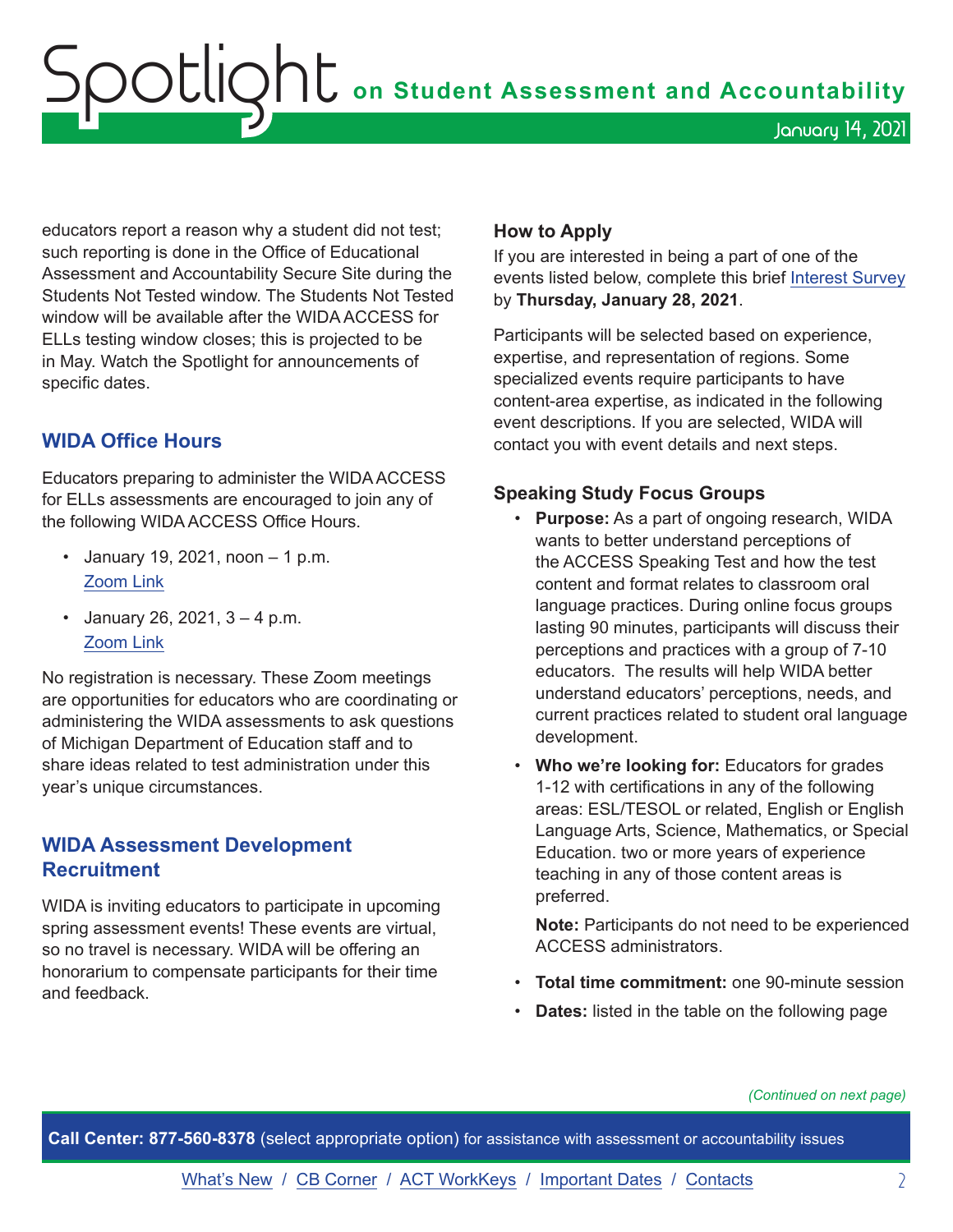## Spotlight **on Student Assessment and Accountability** January 14, 2021

| Group          | <b>Grades</b> | <b>Content Area Expertise</b> | Date                         | <b>Session Time</b>                            |
|----------------|---------------|-------------------------------|------------------------------|------------------------------------------------|
| 1              | $1 - 5$       | English Language (ELL/ESL)    | Wednesday, February 17, 2021 | $2:00 - 3:30$ p.m. CT<br>$3:00 - 4:30$ p.m. ET |
| 2              | $1 - 5$       | English Language Arts         | Thursday, February 18, 2021  | $2:00 - 3:30$ p.m. CT<br>$3:00 - 4:30$ p.m. ET |
| 3              | $1 - 5$       | Mathematics & Science         | Friday, February 19, 2021    | $2:00 - 3:30$ p.m. CT<br>$3:00 - 4:30$ p.m. ET |
| $\overline{4}$ | $6 - 12$      | English Language (ELL/ESL)    | Tuesday, February 23, 2021   | $2:00 - 3:30$ p.m. CT<br>$3:00 - 4:30$ p.m. ET |
| 5              | $6 - 12$      | English Language Arts (ELA)   | Wednesday, February 24, 2021 | $2:00 - 3:30$ p.m. CT<br>$3:00 - 4:30$ p.m. ET |
| 6              | $6 - 12$      | <b>Mathematics</b>            | Thursday, February 25, 2021  | $2:00 - 3:30$ p.m. CT<br>$3:00 - 4:30$ p.m. ET |
| 7              | $6 - 12$      | Science                       | Friday, February 26, 2021    | $2:00 - 3:30$ p.m. CT<br>$3:00 - 4:30$ p.m. ET |

### **Content Review (Listening, Speaking, Reading)**

- **Purpose:** Review the ACCESS for ELLs test domains of Listening, Speaking, and Reading to ensure that test item content is developmentally appropriate, by age and grade, for the diverse group of test takers it serves.
- **Who we're looking for:** Educators from grades 1-12 with content experience in the areas of ESL/TESOL or related, English Language Arts, Math, Science, Social Studies, and/or Special Education.
- **Total time commitment:** Two days, 8:45 a.m. 5:00 p.m. CDT (9:45 a.m. – 6:00 p.m. EDT)
- **Dates:** 
	- » Tuesday, April 13, 2021 from 8:45 a.m. 5:00 p.m. CDT (9:45 a.m. – 6:00 p.m. EDT)
	- » Wednesday, April 14, 2021 from 8:45 a.m.  $-$ 5:00 p.m. CDT (9:45 a.m. – 6:00 p.m. EDT)

### **Bias & Sensitivity Review (Listening, Speaking, Reading)**

- **Purpose:** Review the ACCESS for ELLs test domains of Listening, Speaking, and Reading to ensure that test items are free of material that might favor any subgroup of students over another on the basis of gender, race or ethnicity, home language, religion, culture, region, or socio-economic status.
- **Who we're looking for:** Educators from grades 1-12 with culturally and linguistically diverse backgrounds and experience working with multilingual learners.
- **Total time commitment:** Two days, 8:45 a.m. 4:00 p.m. CDT (9:45 a.m. – 5:00 p.m. EDT)
- **Dates:**
	- » Thursday, April 15, 2021 from 8:45 a.m. 4:00 p.m. CDT (9:45 a.m.–5:00 p.m. EDT)
	- » Friday, April 16, 2021 from 8:45 a.m. 3:30 p.m. CDT (9:45 a.m. – 4:30 p.m. EDT)

*(Continued on next page)*

**Call Center: 877-560-8378** (select appropriate option) for assistance with assessment or accountability issues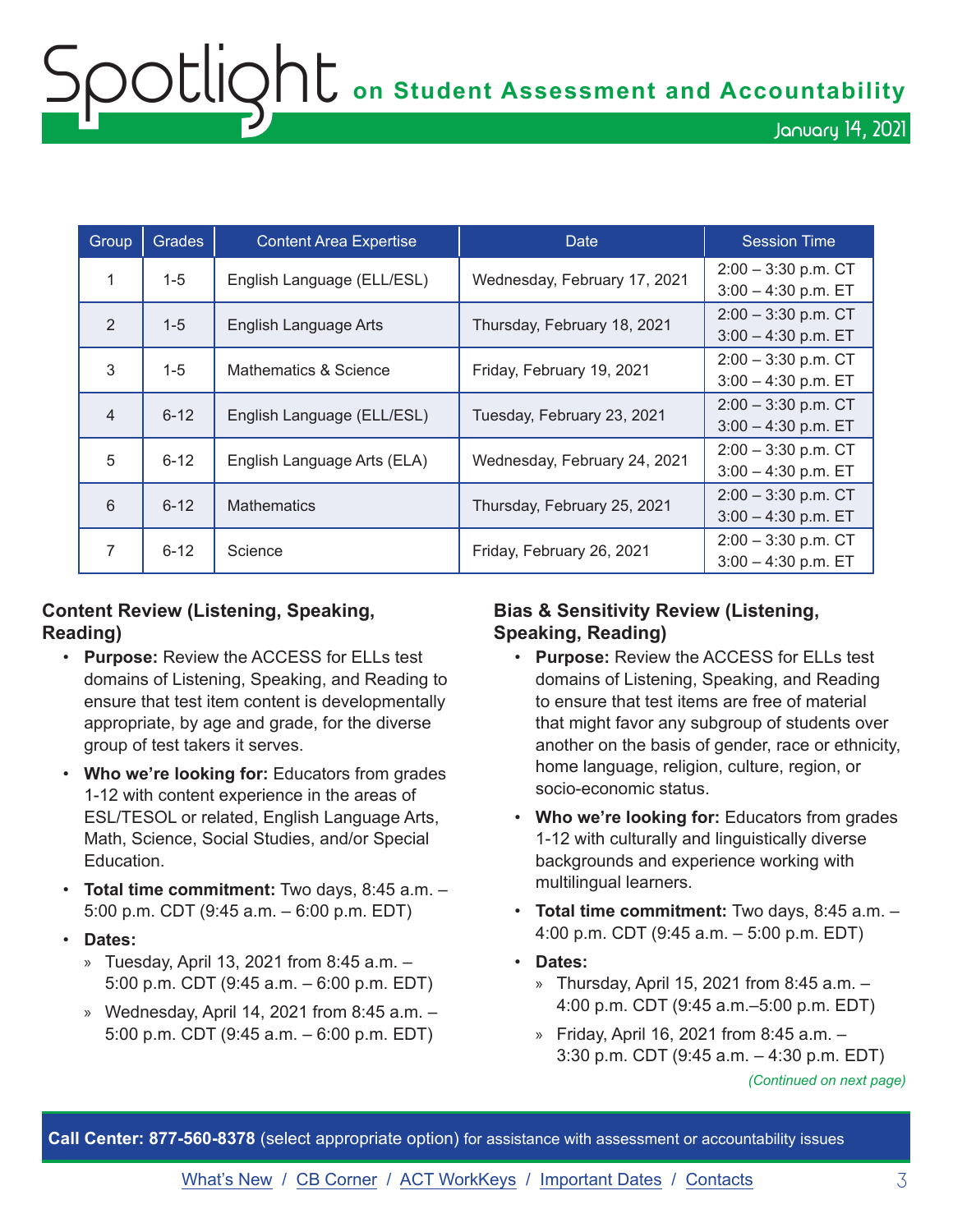## <span id="page-3-0"></span>OOCLIQhC on Student Assessment and Accountability January 14, 2021

### **K ACCESS Refresh Focus Groups**

- **Purpose:** WIDA is planning to refresh the Kindergarten ACCESS test. WIDA would like to get input from educators on the current Kindergarten ACCESS and learn about what changes are needed. WIDA will administer a survey to educators and other stakeholders, then hold focus groups to learn more about educators' perspectives on assessing kindergarten students' English language development.
- **Who we're looking for:** Kindergarten educators, test coordinators, language-development specialists, or Special Education teachers with experience administering Kindergarten ACCESS (K ACCESS).
- **Total time commitment:** one 90-minute session
- **Dates:** TBD (between May 10 and May 28, 2021)

If you have any questions, contact Sonia Upton at [Sonia.Upton@wisc.edu](mailto:Sonia.Upton%40wisc.edu?subject=) or Joy Pfeiffer at [jcpfeiffer2@](mailto:jcpfeiffer2%40wisc.edu?subject=) [wisc.edu.](mailto:jcpfeiffer2%40wisc.edu?subject=)

### **WIDA ACCESS for ELLs Parent Letter Template**

A template for a parent/family letter that districts can customize and use to communicate about WIDA ACCESS for ELLs is now available. The letter explains the requirement to test all students identified as English learners on the WIDA ACCESS for ELLs, as well as the intention of the Michigan Department of Education to apply for a waiver from testing this year.

The template also provides a section for districts to explain safety measures related to COVID-19. The [letter template](https://www.michigan.gov/documents/mde/WIDA_Testing_Parent_Letter_Template_712974_7.docx) can be found on the [wida web page](www.michigan.gov/wida) (www.michigan.gov/wida). A Spanish and Arabic version of the template will be available soon. Districts are encouraged to offer families information about testing in a language that is familiar to them.

### **NWEA Seminars: Understanding MAP Growth data**

NWEA is hosting a series of one hour virtual [workshop](https://www.cvent.com/events/understanding-map-growth-data-seminars/event-summary-d8b858635dd4467696017319df234a11.aspx?mkt_tok=eyJpIjoiTVRreE5USTNOVE0zTVRneiIsInQiOiJHMll2d3lcLzE0OXhiNGFJaE9uSkYwZVNiQ1wvVXduZWF2WlwveExGV09GSmxZZ21ObENqTmVsbmVXd0JQRFNJR09QY2ttblwvTEUrVmdcLytaZjFESTZCTG00ZFJyZ0NSQll4Z1NFM3JsdE9MSGZ1Wm44ZWVaUTZ6WmVzVFo3dFF4RVF0In0=)  [seminars](https://www.cvent.com/events/understanding-map-growth-data-seminars/event-summary-d8b858635dd4467696017319df234a11.aspx?mkt_tok=eyJpIjoiTVRreE5USTNOVE0zTVRneiIsInQiOiJHMll2d3lcLzE0OXhiNGFJaE9uSkYwZVNiQ1wvVXduZWF2WlwveExGV09GSmxZZ21ObENqTmVsbmVXd0JQRFNJR09QY2ttblwvTEUrVmdcLytaZjFESTZCTG00ZFJyZ0NSQll4Z1NFM3JsdE9MSGZ1Wm44ZWVaUTZ6WmVzVFo3dFF4RVF0In0=) designed to focus on using MAP Growth data to leverage high impact strategies, maximizing instruction and intervention.

- **February 5, 2021, 1 p.m. EDT**  How Are My Grade Levels Doing?
- **February 12, 2021, 1 p.m. EDT** Are My Grade Levels Making Progress?
- **February 19, 2021, 1 p.m. EDT**  How Do I Set Goals with Students?

View the session agendas and [register](https://gcc02.safelinks.protection.outlook.com/?url=https%3A%2F%2Fwww.cvent.com%2Fevents%2Funderstanding-map-growth-data-seminars%2Fevent-summary-d8b858635dd4467696017319df234a11.aspx%3Fmkt_tok%3DeyJpIjoiTVRreE5USTNOVE0zTVRneiIsInQiOiJHMll2d3lcLzE0OXhiNGFJaE9uSkYwZVNiQ1wvVXduZWF2WlwveExGV09GSmxZZ21ObENqTmVsbmVXd0JQRFNJR09QY2ttblwvTEUrVmdcLytaZjFESTZCTG00ZFJyZ0NSQll4Z1NFM3JsdE9MSGZ1Wm44ZWVaUTZ6WmVzVFo3dFF4RVF0In0%3D&data=04%7C01%7CRakasD%40michigan.gov%7C5209174783834e052aa208d8b8a7e6e0%7Cd5fb7087377742ad966a892ef47225d1%7C0%7C0%7C637462378551078300%7CUnknown%7CTWFpbGZsb3d8eyJWIjoiMC4wLjAwMDAiLCJQIjoiV2luMzIiLCJBTiI6Ik1haWwiLCJXVCI6Mn0%3D%7C1000&sdata=NhZKCs3dZhxEF30oNb%2BWe1buNVOigvGbSuPFwlRorT8%3D&reserved=0) to attend a session.

If you have questions or need additional information, send an email to [michelle.carter@nwea.org.](mailto:michelle.carter%40nwea.org?subject=)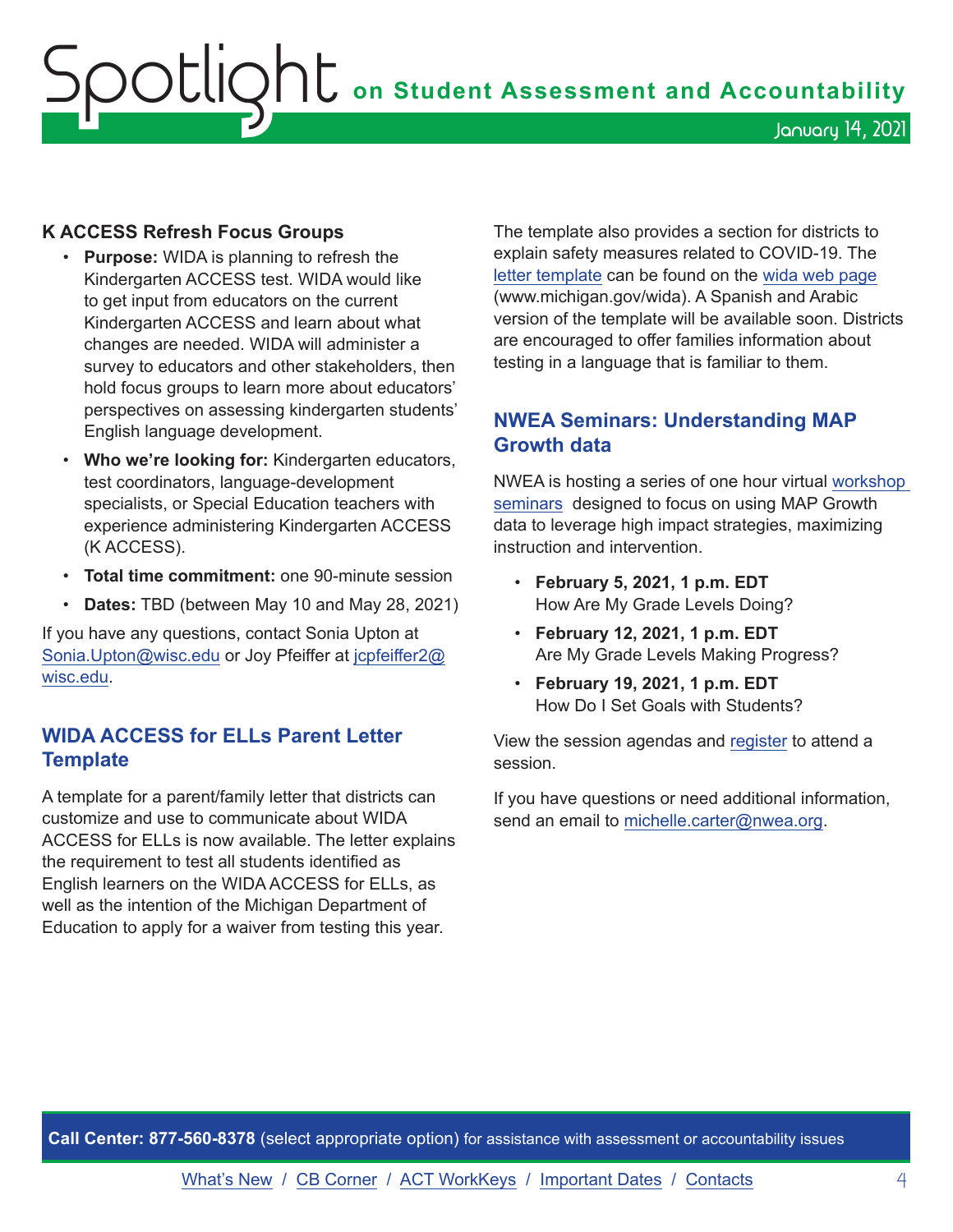<span id="page-4-0"></span>

### **2021 Michigan School Testing Conference**

The 2021 Michigan School Testing Conference (MSTC) will be held in mid-February, but this year in a very different manner - virtually. The uncertainties caused by the COVID-19 pandemic have affected all of us deeply and in very different ways. In planning the 2021 conference, the feasibility of an in-person conference became very challenging, given restrictions (or even bans) on large-group gatherings and the limited space for "social distancing" at the Sheraton Ann Arbor Hotel, where the conference was held during the past two years.

The MSTC Planning Committee is shifting the 2021 MSTC Conference to an all-virtual event to be held **February 16-18, 2021**. This year's conference will be the 61st annual event. The mission of MSTC is to provide educators with professional learning opportunities about assessment, as well as information on national, state, and local assessment programs and trends. The conference is unique in its match to the needs of Michigan educators, featuring examples of outstanding practices from local educators, as well as state and nationally renowned experts in the field.

The annual Michigan School Testing Conference consists of a day for workshops and two days of plenary and clinic sessions.

On **Tuesday, February 16, 2021, from 8:30 to 11:45 a.m. and 12:45 to 3:45 p.m.**, six half-day and two fullday workshops will be offered. Login will start at 8 a.m.

January 14, 2021

The conference itself takes place on **Wednesday, February 17, 2021** and continues through **Thursday, February 18, 2021**. Keynote presenters on Wednesday, February 17 include Jay McTighe (Educational Author/Consultant) and Andy Middlestead (Michigan Department of Education), while Mike Nettles (Educational Testing Service) will be the keynote speaker on Thursday, February 18.

For [conference program information](http://gomasa.org/wp-content/uploads/mstcPromo2021.pdf) and registration, go to the [MSTC online registration site.](http://gomasa.org/mstc2021)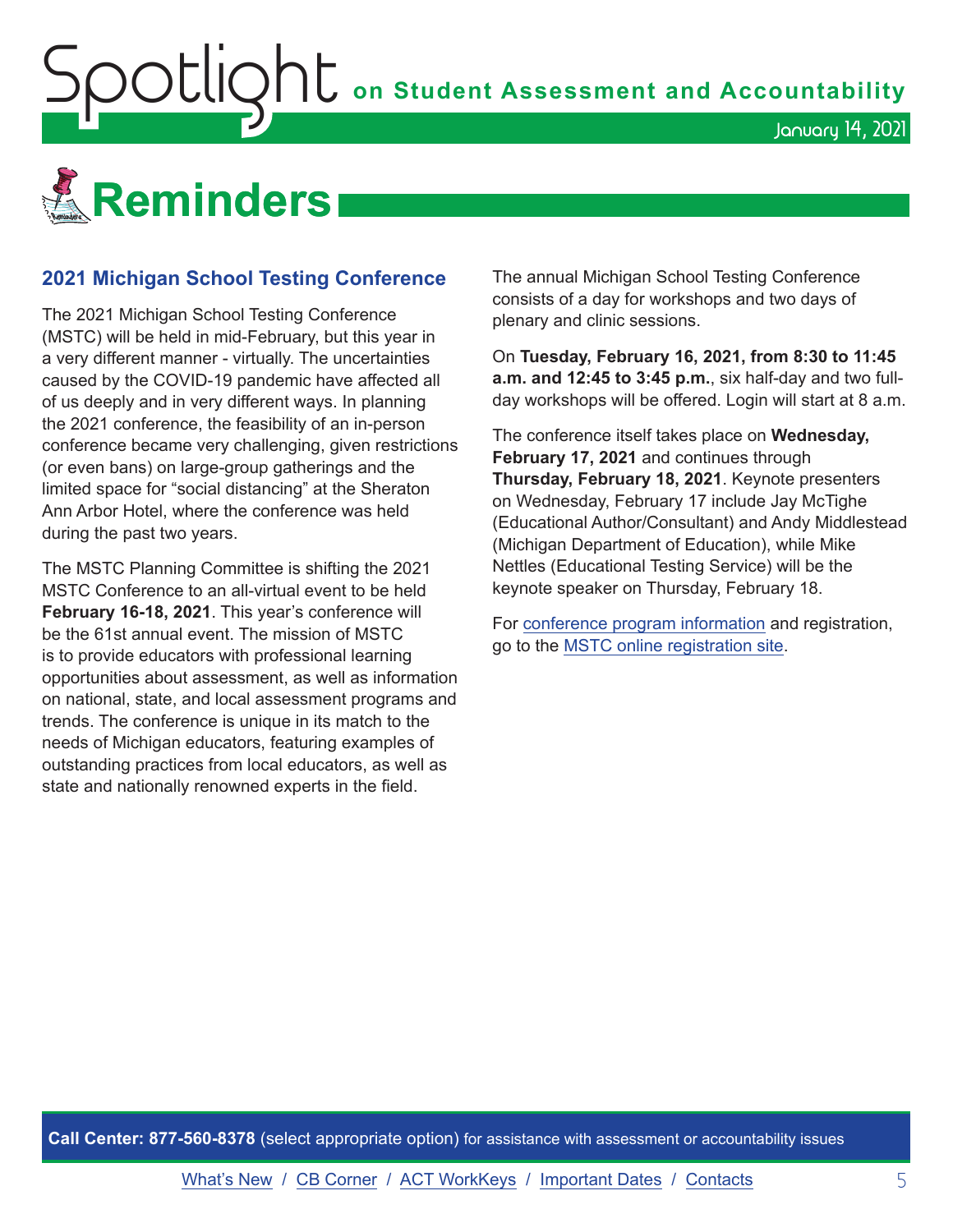**OC** on Student Assessment and Accountability

January 14, 2021

<span id="page-5-0"></span>

## **Writing Skills Field Test**

### **Preparation for Passage-based Writing**

The Michigan Department of Education (MDE) is looking for schools to participate in an M-STEP online Passage-based Writing Field Test **January 4–February 5, 2021**.

### **Why have a stand-alone field test?**

Field tests are used to check the adequacy of testing procedures and statistical characteristics of new test items by testing them in the field before they appear on an actual assessment. This test follows the same setup and security as the M-STEP. The field test helps to ensure that the items we are putting on the M-STEP are high quality. And, the more writing exposure your students receive, the more improvement you will see!

### **Who can participate?**

Students in grades 3-8 can participate in field-testing items written by Michigan authors for Michigan's state assessments.

### **What is involved?**

During the field test, students will read one passage, either literary or informational, from a variety of genres as prescribed by the standards. Students will then answer five multiple choice questions and respond to a writing prompt, which includes a checklist of components found in a well-written essay. They will not receive a score, but will have an opportunity to prepare for the M-STEP and use the checklist to improve their writing skills in the testing environment.

### **Where will it take place?**

The online field test will take place in your school on computers.

### **How do I sign up?**

Go to the [OEAA Secure Site](http://www.michigan.gov/oeaa-secure) (www.michigan.gov/oeaa-secure) to Pre-ID students for testing. For information about how to Pre-ID students for testing, or how to gain access to the Secure Site, go to the [Secure Site Training Site](http://www.michigan.gov/securesitetraining) (www.michigan.gov/securesitetraining).

### **Don't miss this great opportunity! Sign up today!**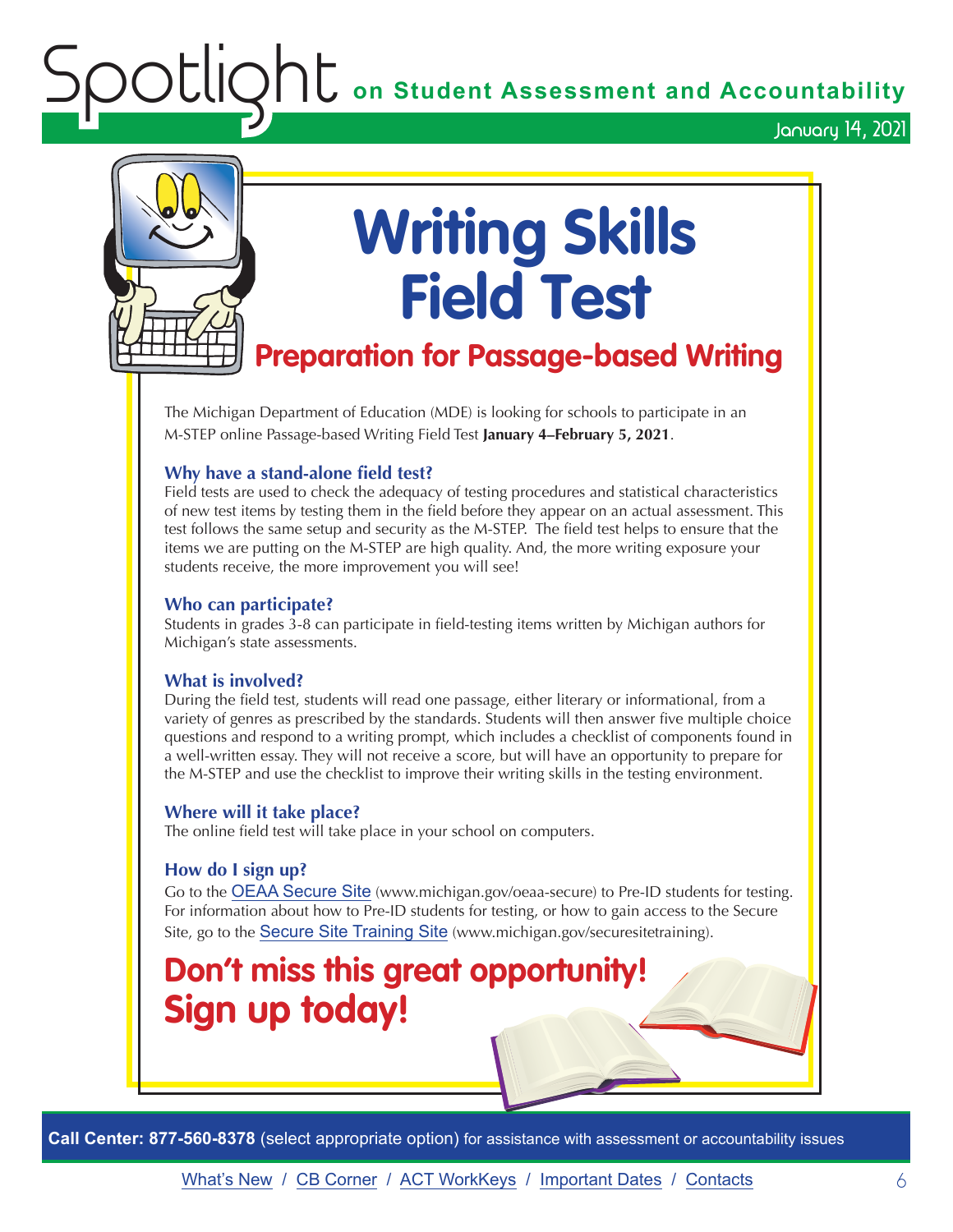OCLIQht on Student Assessment and Accountability

January 14, 2021

## <span id="page-6-0"></span>College Board Corner

*Information on SAT*®*, PSAT*™ *8/9, and PSAT*™*10 provided by the College Board*

### **Questions about Fall or Spring PSAT 8/9, PSAT 10, or SAT?**

- Call the Michigan Educator Hotline: 866-870- 3127 (select Option 1)
- Email [michiganadministratorsupport@](mailto:michiganadministratorsupport%40collegeboard.org?subject=) [collegeboard.org](mailto:michiganadministratorsupport%40collegeboard.org?subject=)

### **WHAT'S NEW**

### **Window Now Open in SSD Online**

The window to request state-allowed accommodations and extended time for English learners is now open in SSD Online. With the redesigned SSD Online platform, there are no longer separate dashboards to go to for requests. Simply select **New Request** from your dashboard, then choose the option for stateallowed accommodations (SAA) or English learner (EL) support and follow the prompts on the screen. The deadline to enter College Board-approved accommodations, SAAs, or EL extended time support is **February 22, 2021**.

For more information about accommodations and English learner supports, review the Accommodations and Supports webinar posted to the MDE [MME web](www.michigan.gov/mme)  [page](www.michigan.gov/mme) (www.michigan.gov/mme) and [PSAT web page](http://www.michigan.gov/psat) (www.michigan.gov/psat).

### **Pre-ID in the OEAA Secure Site**

Review the [December 17, 2020 Spotlight edition](https://www.michigan.gov/documents/mde/Spotlight_12-17-20_710900_7.pdf) for information from the Michigan Department of Education about the Pre-ID process. All students taking the SAT with Essay, PSAT 10, and PSAT 8/9 must be pre-identified in the OEAA Secure Site by **February 17, 2021 at 5 p.m.** This creates the initial order for pre-printed Pre-ID labels for each student pre-identified by this deadline; it also determines the quantity of standard test materials to be shipped to schools. Accommodated test materials are shipped based on accommodations for students in the pending and approved status in SSD Online by **February 22, 2021**.

### **REMINDERS**

### **Spring Flexibility**

Review the [January 7, 2021 Spotlight edition](https://www.michigan.gov/documents/mde/Spotlight_1-7-21_712374_7.pdf) (updated: January 14, 2021) for information about additional test days for Spring 2021 SAT with Essay, PSAT 10, and PSAT 8/9, as well as COVID-related changes to some policies and procedures.

### **Preparing for Test Day Webinar**

A Preparing for Test Day webinar will take place on **January 20, 2021, 1-2 p.m.** It will focus on frequently asked questions about organizing a preadministration session, planning for test day, and managing test materials

[Register for the webinar](https://tinyurl.com/2021Preparation-MI) (https://tinyurl. com/2021Preparation-MI).

For those who cannot attend the live session, it will be recorded and posted to the MDE [MME web page](www.michigan.gov/mme) (www.michigan.gov/mme) and the [PSAT web page](http://www.michigan.gov/psat) (www.michigan.gov/psat) within approximately one week of the presentation.

**Call Center: 877-560-8378** (select appropriate option) for assistance with assessment or accountability issues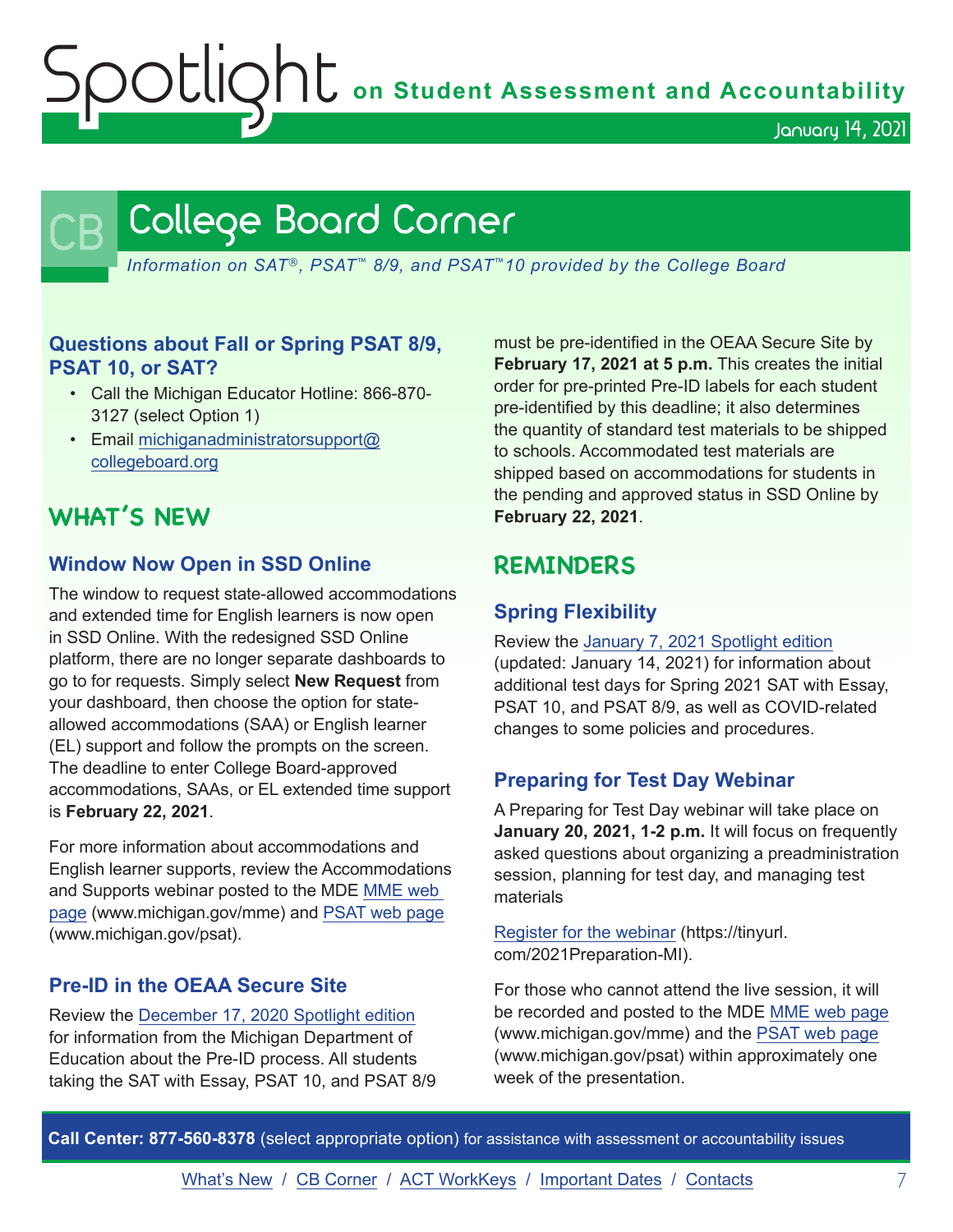OUIQhU on Student Assessment and Accountability

<span id="page-7-0"></span>

### **What's New**

### **ACT WorkKeys Training Packets**

Training packets will be shipped to participating schools the **week of January 18, 2021**. The packets will contain copies of the answer documents, manuals, and other administration materials, so test coordinators can familiarize themselves with policies and procedures. Additional copies of these materials will be sent in the initial shipment of test materials in March.

The training packets will be sent to the mailing address of the WorkKeys Test Coordinator listed in [Educational Entity Master \(EEM\)](www.michigan.gov/EEM) (www.michigan. gov/eem), not the building address. Refer to the [September 24, 2020 Spotlight Newsletter](https://www.michigan.gov/documents/mde/Spotlight_9-24-20_703294_7.pdf) (www. michigan.gov/mde-spotlight) for additional information on updating the EEM.

### **Reminders**

### **Pre-identify Students and Order WorkKeys Test Materials**

The window to submit student data for Pre-ID barcode labels and to order ACT WorkKeys standard-time and accommodations materials is **January 6 – February 17, 2021, at 5 p.m.**, using the [OEAA Secure Site](http://www.michigan.gov/oeaa-secure) (www.michigan.gov/oeaa-secure).

Instructions for these activities can be found on the [Secure Site Training web page](http://www.michigan.gov/securesitetraining) (www.michigan.gov/ securesitetraining) under the **Pre-Identification of Students** and the **Material Ordering** sections.

Refer to the **Pre-ID for SAT, PSAT, WorkKeys, M-STEP, and MI-Access** and the **Spring 2021 Initial Material Orders** articles in the [December 17,](https://www.michigan.gov/documents/mde/Spotlight_12-17-20_710900_7.pdf)  [2020 Spotlight Newsletter](https://www.michigan.gov/documents/mde/Spotlight_12-17-20_710900_7.pdf) (www.michigan.gov/mdespotlight) for complete information.

January 14, 2021

The following WorkKeys test materials are available for ordering:

- Standard Time (Regular Print English Book)
- English Answer Documents
- Extended Time (Regular Print English Book)
- Reader Script (comes with a Regular Print Book)
- English Audio USB (comes with a Regular Print English Book)
- Arabic Audio USB (comes with a Regular English Print Book)
- Large Print (comes with a Regular Print English Book)
- Braille UEB (comes with a Regular Print English Book)
- Translated Test Instructions (contains test instructions in Arabic, Chinese [Simplified], Chinese [Traditional], French, German, Haitian Creole, Korean, Russian, Somali, Spanish, Tagalog, and Vietnamese)
- Spanish Standard time (comes with a Regular Spanish Print Book)
- Spanish Answer Documents
- Spanish Extended Time (comes with a Regular Spanish Print Book)
- Spanish Reader Script (comes with a Regular Spanish Print Book)

*(Continued on next page)*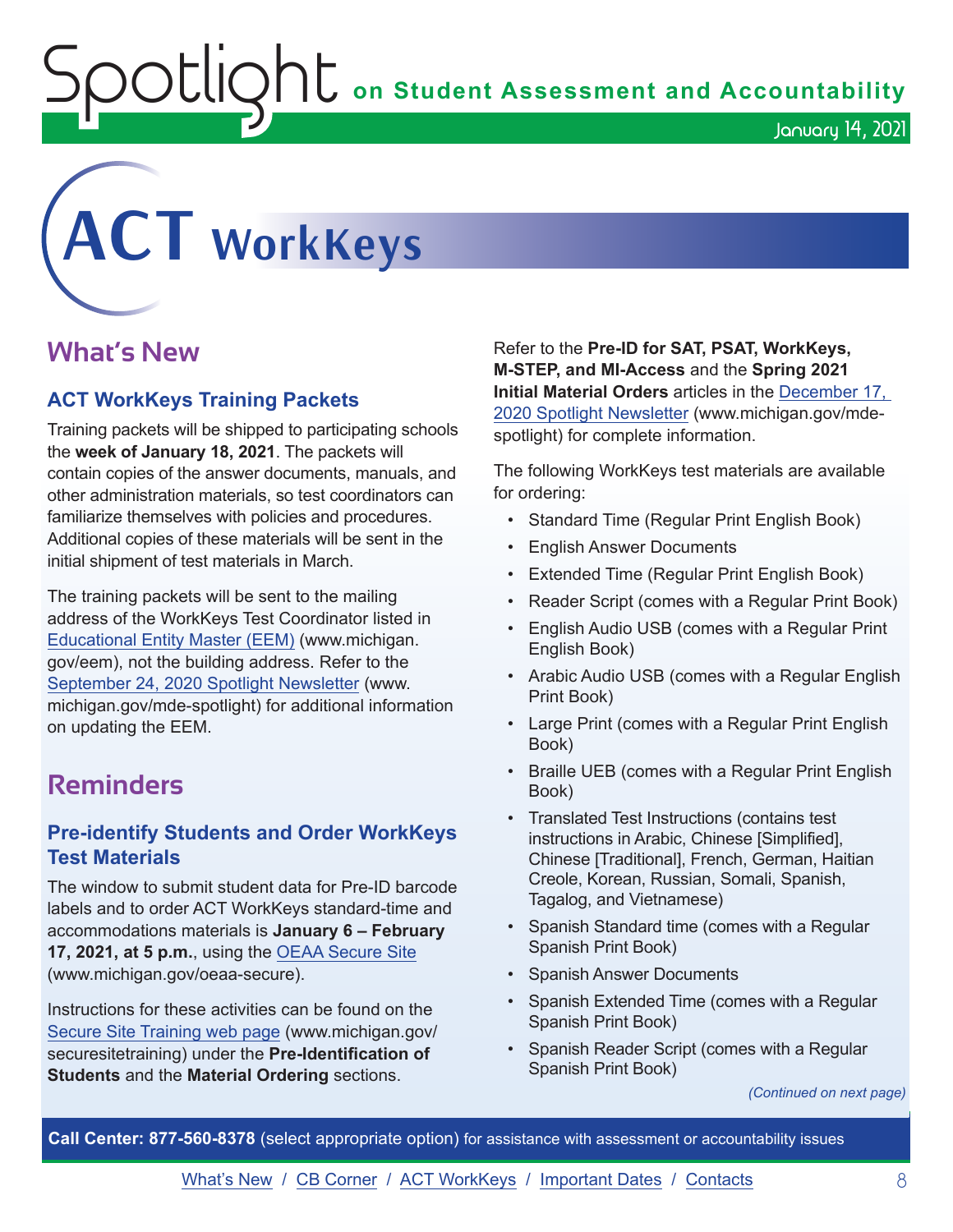**C** on Student Assessment and Accountability

January 14, 2021

# **ACT WorkKeys**

- Spanish Audio USB (comes with a Regular Spanish Print Book)
- Spanish Large Print (comes with a Regular Spanish Print Book)
- American Spanish Braille (comes with a Regular Spanish Print Book)

Answer documents, administration manuals, Test Administration Forms folders, a small overage of regular print English test books, return labels, and other ancillary materials will automatically be included in the test materials shipments.

All test materials will be sent to the WorkKeys Test Coordinator's mailing address (not the building address) as listed in the [EEM](www.michigan.gov/EEM) (www.michigan. gov/eem) as of **February 16, 2021**. Refer to the [September 24, 2020 Spotlight Newsletter](https://www.michigan.gov/documents/mde/Spotlight_9-24-20_703294_7.pdf) (www. michigan.gov/mde-spotlight) for additional information on updating the EEM.

For all upcoming events and deadlines, be sure to reference the following documents:

- [ACT WorkKeys Schedule of Events](https://content.act.org/michigan/reader/QvOmVKFL9Yw0c_sitVNlXA/urb67ck4C1ph7SNsFsEoaA) posted on the on the **WorkKeys on Paper** page.
- [MME and High School PSAT List of Important](https://www.michigan.gov/mde/0,4615,7-140-22709_35150-544814--,00.html)  [Dates](https://www.michigan.gov/mde/0,4615,7-140-22709_35150-544814--,00.html) found on the [MME web page](www.michigan.gov/mme) (www. michigan.gov/mme) under **General Information**.

### **Contacting ACT**

If you have questions, you may:

- 1. contact ACT via the [Contact Us web page](http://www.act.org/aap/state/contact.html) [\(www.act.org/aap/state/contact.html\)](https://www.act.org/aap/state/contact.html)
- 2. call ACT at 800-553-6244 between 9:30 a.m. – 6:00 p.m. ET
	- standard time: ext. 2800
	- accommodations: ext.1788
- 3. email accommodations questions to [ACTStateAccoms@act.org](mailto:ACTStateAccoms%40act.org?subject=)

**Call Center: 877-560-8378** (select appropriate option) for assistance with assessment or accountability issues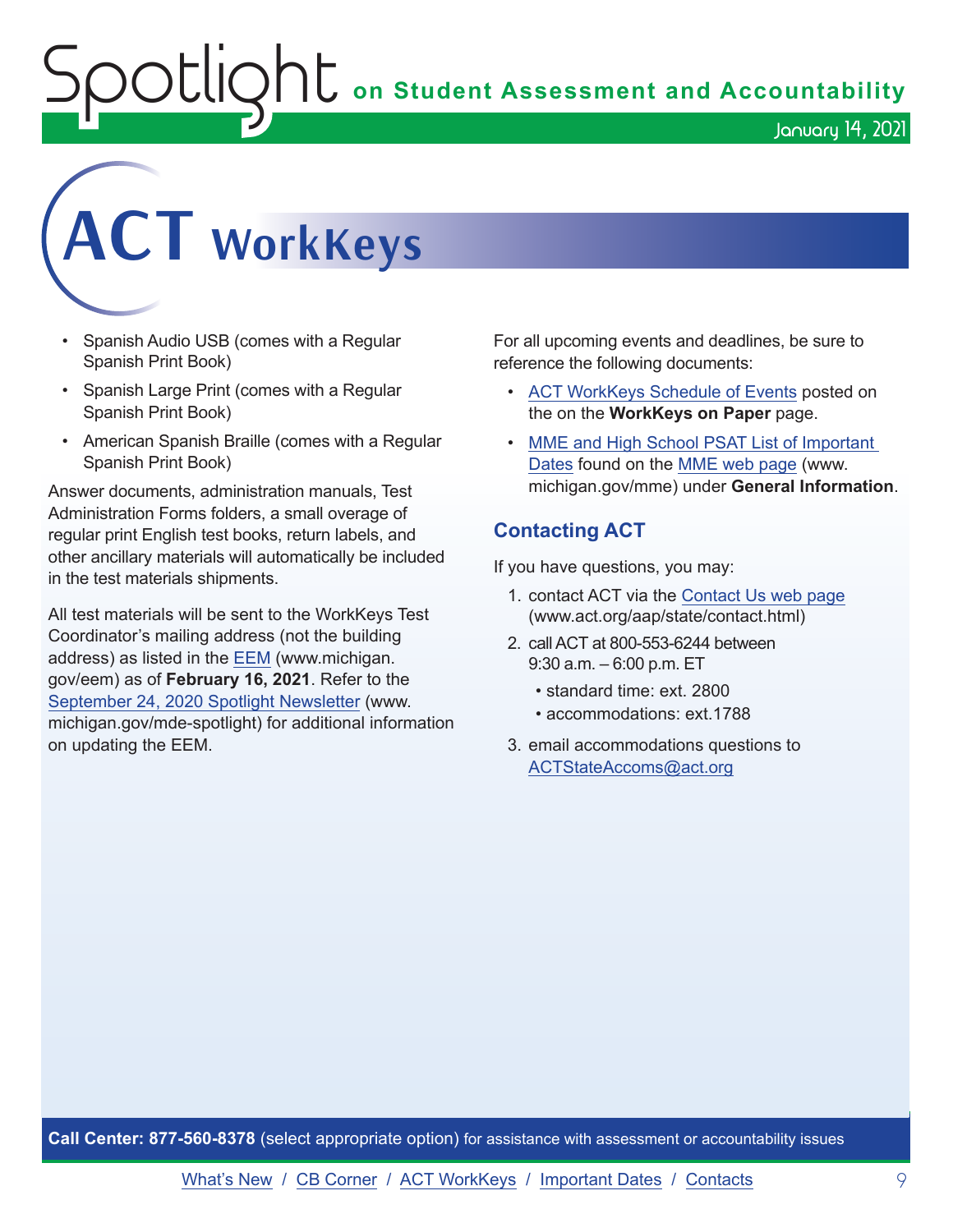## on Student Assessment and Accountability January 14, 2021 ЕH

## <span id="page-9-0"></span>**Important Dates**

### **Coming Next Week . . .**

### **January 20, 2021, 1-2 p.m.**

• Preparing for Test Day webinar [Register for the webinar](https://tinyurl.com/2021Preparation-MI) (https://tinyurl. com/2021Preparation-MI)

### **January 19–22, 2021**

• Receive **ACT WorkKeys** training packets

### **Approaching Deadlines!**

### **Friday, January 22, 2021**

• **WIDA ACCESS and Alternate ACCESS for ELLs** Test Exception Request window **CLOSES**

### **January 2021**

### **Early Literacy and Mathematics**

### **Now – February 4, 2021**

• Pre-identification of students for **Winter 2021 Early Literacy and Mathematics Benchmark Assessments**

### **Now – February 5, 2021**

• **Winter 2021 Early Literacy and Mathematics Benchmark Assessments** online test administration window

### **M-STEP**

### **Now – February 4, 2021**

• Pre-identification of students for **M-STEP Passage-based Writing Field Test**

### **Now – February 5, 2021**

• **M-STEP Passage-based Writing Field Test** online test administration window (refer to the [November 12 Spotlight](https://www.michigan.gov/documents/mde/Spotlight_11-12-20_707634_7.pdf) for information)

### **M-STEP and MI-Access**

### **Now – March 5, 2021**

Wed

• Window for [Alternate INSIGHT Availability](https://www.surveymonkey.com/r/INSIGHTAvailabilityRequest)  [request](https://www.surveymonkey.com/r/INSIGHTAvailabilityRequest)s – for schools with regular instructional hours after 4 p.m., who plan to schedule **M-STEP** or **MI-Access FI** test sessions that extend beyond 4 p.m.

l nu

5

12

6

13

### **WIDA**

### **Now – April 9, 2021**

• **WIDA ACCESS and Alternate ACCESS for ELLs** Off-site Test Administration Request window in OEAA Secure Site

### **Now – April 9, 2021**

• **WIDA ACCESS for ELLs** Pre-identification of students in OEAA Secure Site window

### **January 27 – April 9, 2021**

• **WIDA ACCESS and Alternate ACCESS for ELLs** Testing window (extended for Spring 2021)

### **SAT and PSAT**

### **Now – February 22, 2021**

• Window to submit state-allowed accommodations and English learner extended time requests for **SAT with Essay**, **PSAT 10**, and **PSAT 8/9**

### **M-STEP, MI-Access, SAT, PSAT, and ACT WorkKeys**

### **Now – February 17, 2021**

• **M-STEP, MI-Access, SAT, PSAT, and ACT WorkKeys** Pre-ID for barcode labels and Materials Order window

**Call Center: 877-560-8378** (select appropriate option) for assistance with assessment or accountability issues